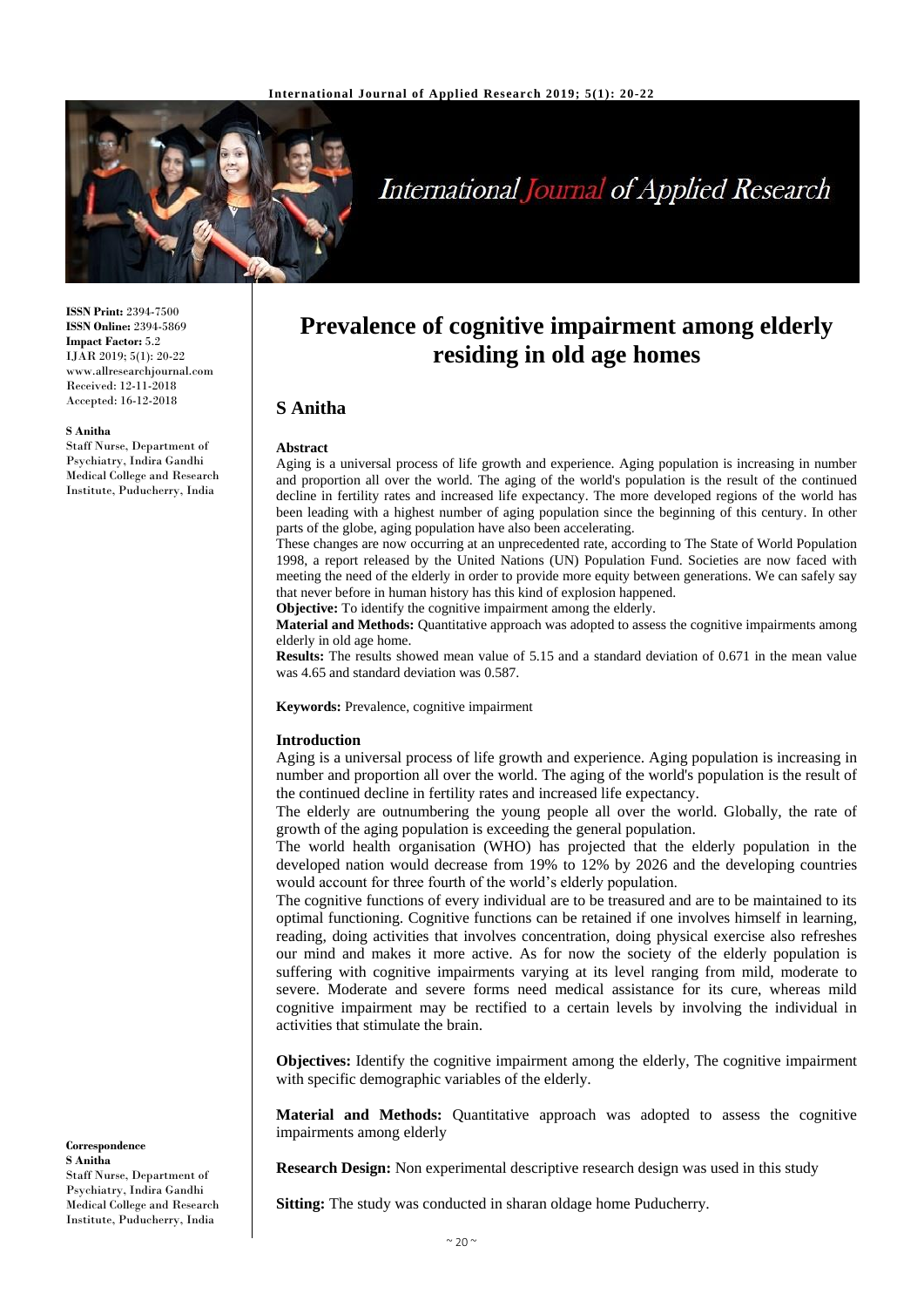**Target Population:** The elderly with milk cognitive impairment residing at old age home located in Puducherry.

**Sample Size:** The size was 40 for the study.

**Sampling technique:** The sampling technique used was convenience sampling technique.

**Description of The Tool:** The tool used in this study consists of two sections:

**Section-I:** Contains demographic variables. **Section-II:** Contains Montreal Cognitive Assessment scale

### **Results and Discussion**

**Table 1:** Frequency and percentage distribution of demographic variables of the elderly.

| <b>Demographic Variables</b> |                          | <b>Frequently Distribution n= 40</b> |               |                |                |
|------------------------------|--------------------------|--------------------------------------|---------------|----------------|----------------|
|                              |                          | No.                                  | $\frac{0}{0}$ | No.            | $\frac{6}{9}$  |
| 1. Age in years              |                          |                                      |               |                |                |
| a.                           | $60-64$ yrs              | 9                                    | 45            | 7              | 35             |
| b.                           | $65-69$ yrs              | 8                                    | 40            | 11             | 55             |
| c.                           | 70-74 yrs                | $\overline{2}$                       | 10            | 1              | 5              |
| d.                           | $>75$ yrs                | 1                                    | 5             | 1              | $\overline{5}$ |
| 2. Gender                    |                          |                                      |               |                |                |
| a.                           | Male                     | 10                                   | 50            | 9              | 45             |
| b.                           | Female                   | 10                                   | 50            | 11             | 55             |
| 3. Marital Status            |                          |                                      |               |                |                |
| a.                           | Married                  | 5                                    | 25            | 2              | 10             |
| b.                           | Widow/ Widower           | 15                                   | 75            | 18             | 90             |
| 4. Education                 |                          |                                      |               |                |                |
| a.                           | Basic informal education | $\overline{4}$                       | 20            | $\overline{4}$ | 20             |
| b.                           | Elementary level         | 8                                    | 40            | 7              | 35             |
| c.                           | High School level        | 5                                    | 25            | 6              | 30             |
| d.                           | Hr. Secondary level      | 3                                    | 15            | 3              | 15             |
| 5. Occupation                |                          |                                      |               |                |                |
| a.                           | Skilled                  | $\mathbf{1}$                         | 5             | $\mathbf{1}$   | 5              |
| b.                           | Unskilled                | 9                                    | 45            | 8              | 40             |
| c.                           | House wife               | 10                                   | 50            | 11             | 55             |
| 6. Religion                  |                          |                                      |               |                |                |
| a.                           | Hindu                    | 14                                   | 70            | 16             | 80             |
| b.                           | Christian                | 6                                    | 30            | $\overline{4}$ | 20             |

Table 1: Illustrates the distribution of demographic variables of 40 elderly, the majority of 9 (45%) of the elderly were in the age group of 60-64 years, 8 (40%) belonged to 65-69 years, two (10%) belonged to 70-74 years and one (5%) belonged to above 75 years.

#### **Major Findings of the Study**

With regards the distribution of demographic variables of 40 elderly, the majority of 9 (45%) of the elderly were in the age group of 60-64 years, 8 (40%) belonged to 65-69 years, two (10%) belonged to 70-74 years and one (5%) belonged to above 75 years.

- $\blacksquare$  With regard to the marital status five (25%) were married, 15 (75% were widows and widowers, in two (10%) were married, and 18 (90%) were widows and widowers.
- With regard to education, in four (20%) had basic informal education eight (40%) were educated up to elementary level, five (25%) were educated up to high school level, and three (15%) were educated up to higher secondary level. In four (20%) had basic informal education, seven (35%) were educated up to elementary level, 6 (30%) were educated up to high school level, and 3 (15%) were educated up to higher secondary level.
- With regard to the occupation, in, 1 (5%) was a skilled worker, 9 (45%) were unskilled workers, and 10 (50%) were house wives. In the 1 (5%) was skilled worker, 8 (40%) were unskilled, and 11 (55%) were house wives.
- With regard to religion, in the study group 14 (70%) were Hindus, and six (30%) were Christians.

#### **Nursing implications Nursing Practice**

Most of the elderly suffer from depression, worthlessness, rejection by the care takers, and some may even end up losing hope to live their later years of life, because they have to depend on others for carrying out their routine activities due to their cognitive impairment, this may not be revealed during hospitalization as most of the elderly patients do not express these problems.

#### **Nursing Education**

The concept of preservation of cognitive functions is to be concentrated among the elderly.

#### **Nursing Administration**

The nursing administrators should organize programs on proper resources for the nursing staffs to implement brain training exercises on the elderly.

#### **Nursing Research**

Research enables nurses to build on the existing knowledge. More researches can be conducted on cognitive impairment among elderly.

#### **Recommendations for future research**

- This study can be replicated on a larger scale.
- The study can be done by maximizing the time period of brain training exercises.

#### **Conclusion**

The study concluded that the elderly with cognitive